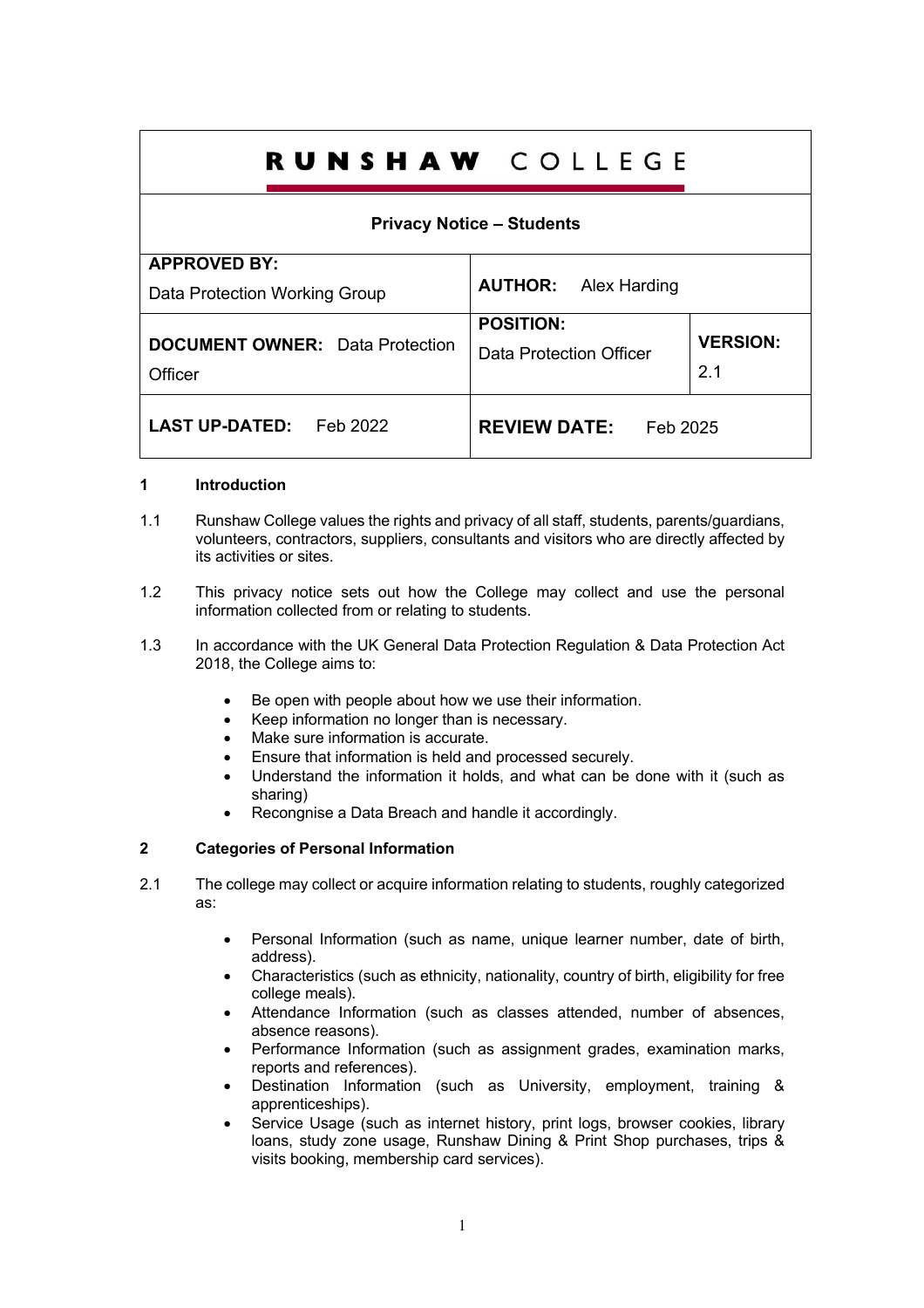- Health & Wellbeing / Medical Information (such as medical conditions, first aid records, accident reports, RIDDOR and related potential civil claims).
- Safeguarding of Young People & Vulnerable Adults (DBS check details for relevant work experience e.g. Health & Social Care)
- Special Educational Needs Information (such as disabilities and learning difficulties, support needed, examination arrangements).
- Behavioral Information (such as concerns, warnings, suspensions and exclusions).
- Likeness/Biometric Information (such as identifiable CCTV images and ID card photos).

## **3 Why We Collect and Use Information**

#### 3.1 Students

- To support teaching and learning.
- To monitor and report on progress and engagement.
- To provide appropriate pastoral care.
- To assess the quality of our services.
- To comply with legislation regarding data sharing.
- To comply with relevant funding regulations.
- To comply with grant funding response requirements (such as LEP)

## **4 The Lawful Basis for Which We Carry Out Processing**

- 4.1 A number of legislative and regulatory requirement mandate our collection of student data. We collect and use student information under the provisions of:
	- The Education Act 1992.
	- The Education Act 2002.
	- The Education and Skills Act 2008.
	- The Education (Fees and Awards) (England) Regulations 2007.
	- The Education (Student Loans) Regulations 2007.
	- The Disability Discrimination Act 1995.
	- The Equality Act 2010.
	- The Reporting of Injuries, Diseases, and Dangerous Occurrences Regulations (2013).
	- The Children and Families Act 2014.
	- The Safeguarding Vulnerable Groups Act 2006
	- The Children and Social Work Act 2017
- 4.2 Whilst the majority of student information provided to us is mandatory, some of it is provided to us on a voluntary basis. In order to comply with the General Data Protection Regulation, we will inform students whether they are required to provide certain information or whether there is choice.
- 4.3 The General Data Protection Regulation sets forth a number of legal basis' for processing personal information.
- 4.4 The College will process Personal Information under a number of these grounds:
	- Consent (Art. 6.1.a).
	- Performance of a contract (Art. 6.1.b).
	- To comply with a legal obligation (Art. 6.1.c).
	- Protecting your vital interests (Art. 6.1.d).
	- Performing tasks carried out in the public interest (Art. 6.1.e).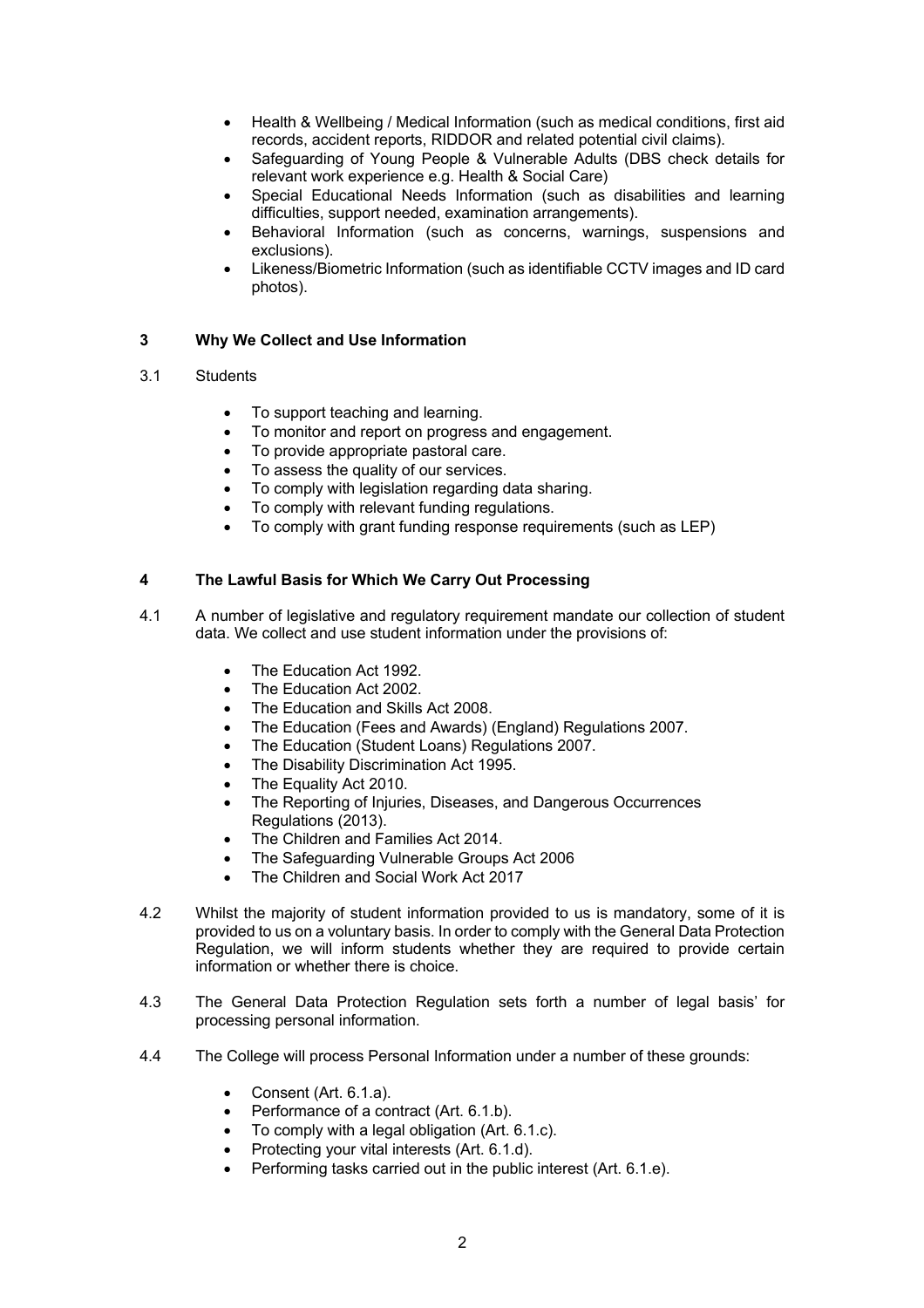- Performing tasks within the legitimate interests of the college (Art. 6.1.f).
- Automated decision making (Art 22.2.a
- 4.5 In addition, the College will process Sensitive/Special Categories of Information where:
	- Consent has been given (Art. 9.1.a).
	- Tasks are performed for reasons of public interest (Art. 9.1.g).
- 4.6 The College recognizes that a number of the grounds set forth in 4.4 and 4.5 will overlap, and we may rely on multiple grounds to justify lawful processing.

#### **5 Legitimate Interests for the Processing of Personal Information**

- 5.1 In some circumstances, the College will process Students personal information for the purposes of its legitimate interests.
- 5.2 The College's Legitimate Interests necessitate processing for:
	- The Safety and Security of the College, its Staff, Students and Visitors.
	- Information Security.

## **6 Sources of Personal Information**

- 6.1 The majority of information processed by the College will be collected directly from the Data Subject during Application, Enrolment or whilst the Student is on programme.
- 6.2 As laid out in the Application form, the College may also take up references from previous institutions, as well as collect performance and pastoral information from these organisations.
- 6.3 In some circumstances, the Local Authority, NHS Trusts, Local Police and Government Agencies may also provide information which becomes part of a Student's record.

## **7 Failure to Provide Information**

- 7.1 The majority of Information Collected from our in relation to Students is carried out during the Application and Enrolment processes and forms part of the Learning Agreement.
- 7.2 Due to the nature of the Funding Agency requirements, failure to provide information may result in a short-fall in funding for an individual Students place. In these circumstances, the College reserves the right to terminate study or seek to recover funding directly from the Student in line with the Fees Policy.

This can be found at:

https://www.runshaw.ac.uk/college-policies/

#### **8 Storing Information**

- 8.1 Normally we hold student information for Six Years following the end of the academic year in which a student's studies are completed.
- 8.2 Where we engage in the delivery of provision part funded by the European Social Fund, we are mandated to keep information for Twenty Years following the end of the academic year in which a student's studies are completed.
- 8.3 Should a student return to study during the relevant period, their record will be continued and erasure will take place as per the appropriate timescale following the conclusion of their latest studies.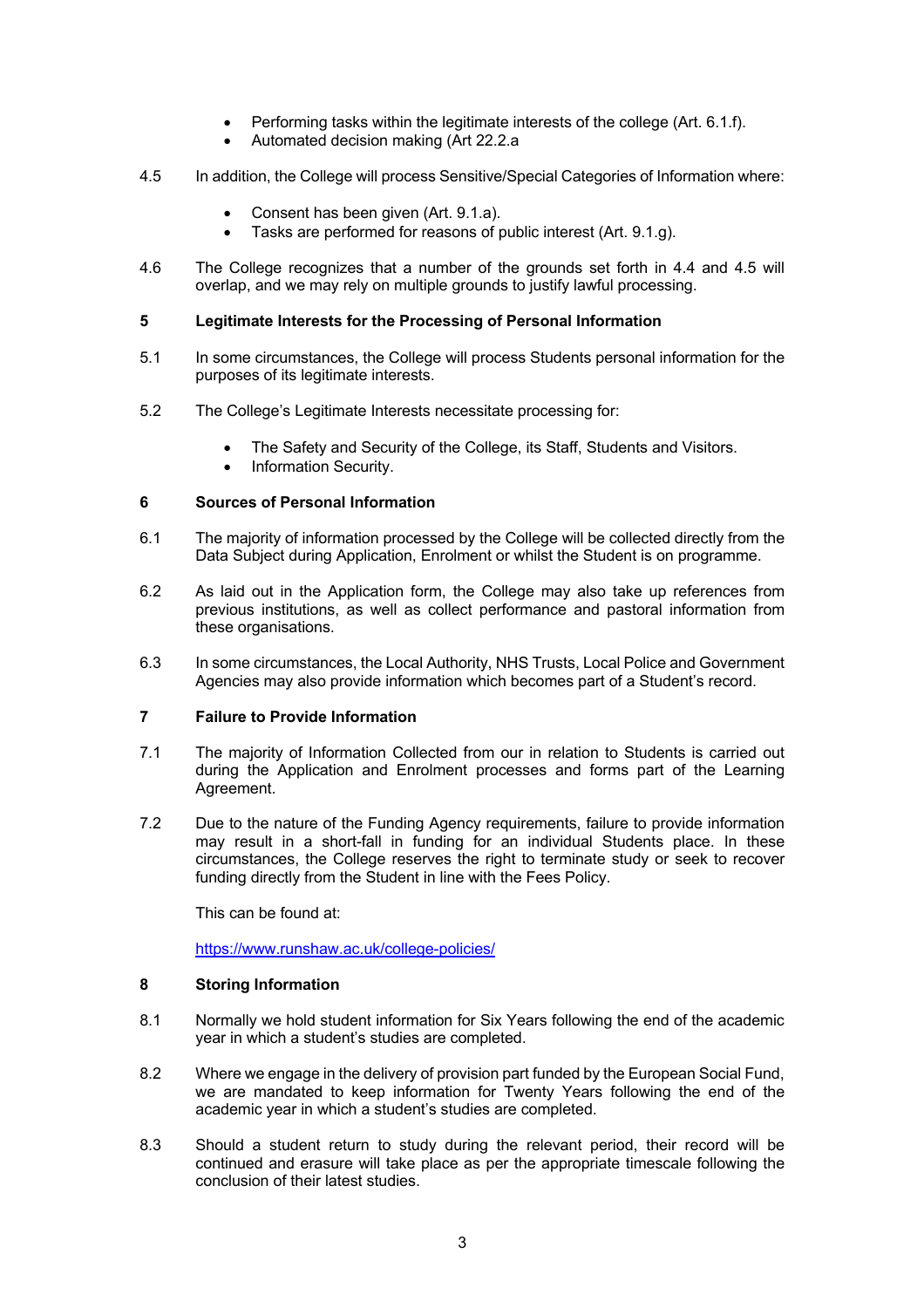- 8.4 Anonymized information may be held for an extended time period in order to provide statistical analysis and in line with Local Enterprise Partnership return requirements for the maintenance of grant funding.
- 8.5 In certain circumstances, the College may be required to keep full or partial Student records in order to meet its safeguarding obligations. If this is the case, information will be kept for up to Twelve Years following the end of the academic year in which the student's studies are completed.

## **9 Retention of Information**

- 9.1 In line with Funding Agency requirements and supporting legislation, Student records will be kept for a period of either Six Years (ESFA) or Twenty Years (ESF) following the final year of study.
- 9.2 Further Information can be found within the College's Archive and Data Retention Guidelines. This can be found at:

https://www.runshaw.ac.uk/college-policies/

## **10 Security**

10.1 The security of the College's systems which process and store data are regularly reviewed in accordance with the requirements set out in the Information Security Policy. This can be found at:

https://www.runshaw.ac.uk/college-policies/

## **11 Who We Share Student Information With**

- 11.1 The College routinely shares student information with:
	- Partner High Schools.
	- Our Local Authority (Lancashire County Council).
	- Student's Local Authorities (If different to ours).
	- The Department for Education (DfE).
	- The Department for Work and Pensions (DWP).
	- The Education and Skills Funding Agency (ESFA).
	- Higher Education Funding Council England (HEFCE).
	- The University and Colleges Admissions Service (UCAS).
	- Awarding Bodies for Qualifications
	- Other Education Providers (e.g. Universities) References
	- Employers References/Work Experience
	- Agreed family members (such as Parents)
	- Providers of Selected Educational Software Tools
		- $\circ$  Turnitin
		- o Kerboodle / Oxford University Press
		- o Pay My Student
		- o OneFile
		- o Hertitage Cirqa / IS Oxford

## **12 Why We Share Student Information**

12.1 We do not share information about our students with anyone without consent, unless the law or our policies allow us to do so.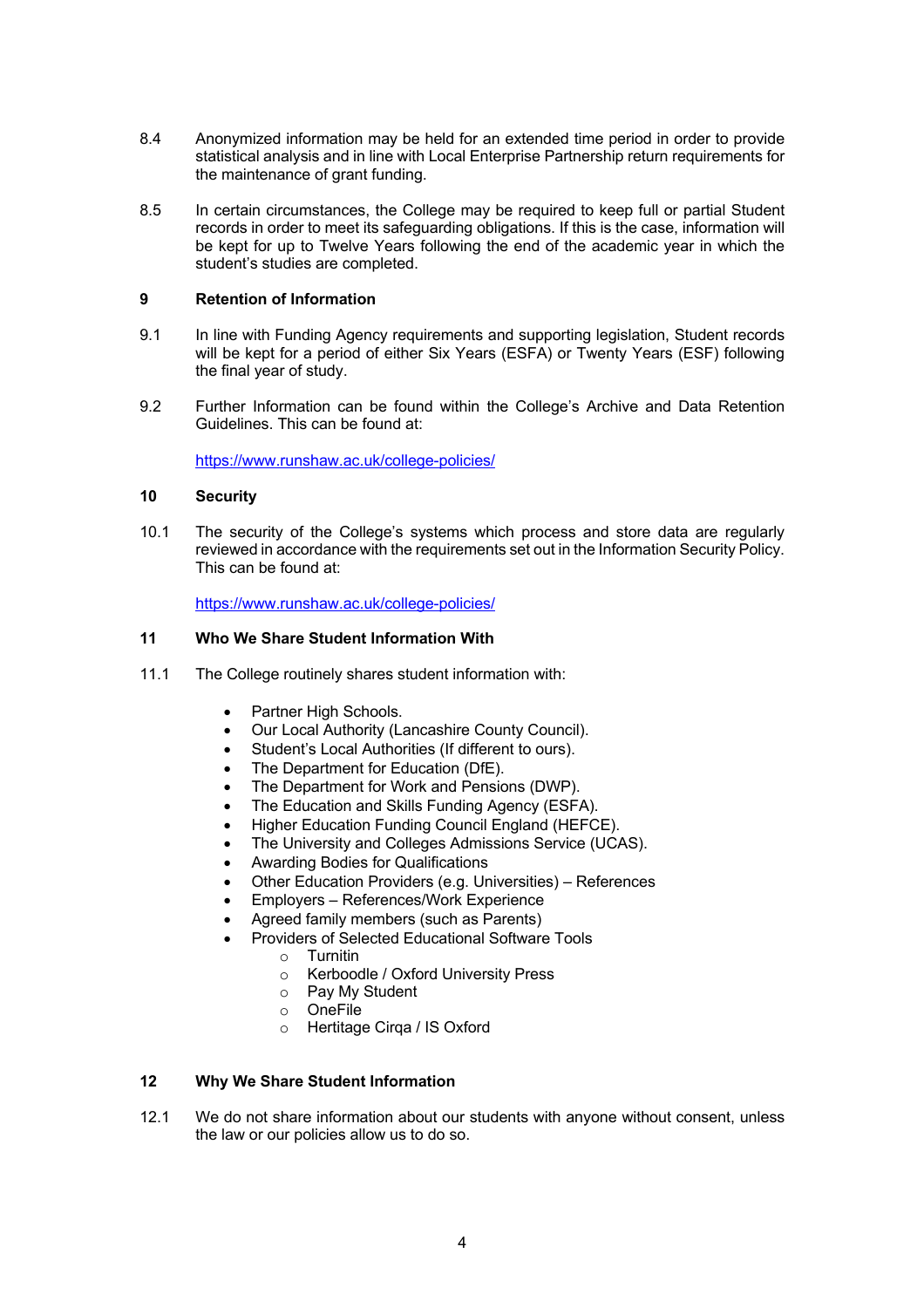- 12.2 We share students' data with the Education and Skills Funding Agency and the Higher Education Funding Council on a statutory basis. This data sharing underpins our funding and monitoring.
- 12.3 We are required to share information about our students with our local authority in order for them to carry out their statutory duty regarding the participation of young people in education or training.
- 12.4 We will share information regarding attendance and fees with the Student Loans Company in order to maintain and evidence eligibility.

## **13 Withdrawing Consent**

- 13.1 Where information has been provided on the basis of consent, you have the right to withdraw that consent.
- 13.2 Current students wishing to withdraw consent should consult their Programme Office or Pastoral Mentor who will direct the request to the relevant team.
- 13.3 In all other instances those wishing to withdraw their consent should contact the Data Protection Officer, whose details can be found below.

## **14 Third Country Transfers**

14.1 The College may transfer your personal information to third-countries, only when these meet the adequacy requirements set out by UK GDPR. For other third-countries should the need arise for this to take place we will endeavor to inform you along with information related to safeguards in place.

#### **15 Data Controller**

- 15.1 The Data Controller for information we process is Runshaw College unless otherwise stated.
- 15.2 Our postal address is:

Runshaw College Langdale Road Leyland PR25 3DQ

#### **16 Questions or Concerns about Personal Data**

16.1 If you have any questions or concerns about the College's collection, use, or disclosure of personal information, please email the College's Data Protection Officer:

DataProtectionOfficer@runshaw.ac.uk

16.2 You can also contact the College's Data Protection Officer by writing to:

The Data Protection Officer Runshaw College Langdale Road Leyland PR25 3DQ

#### **17 Data Protection Policy**

17.1 Further information regarding the College's use of student information can be found by reviewing the Data Protection Policy.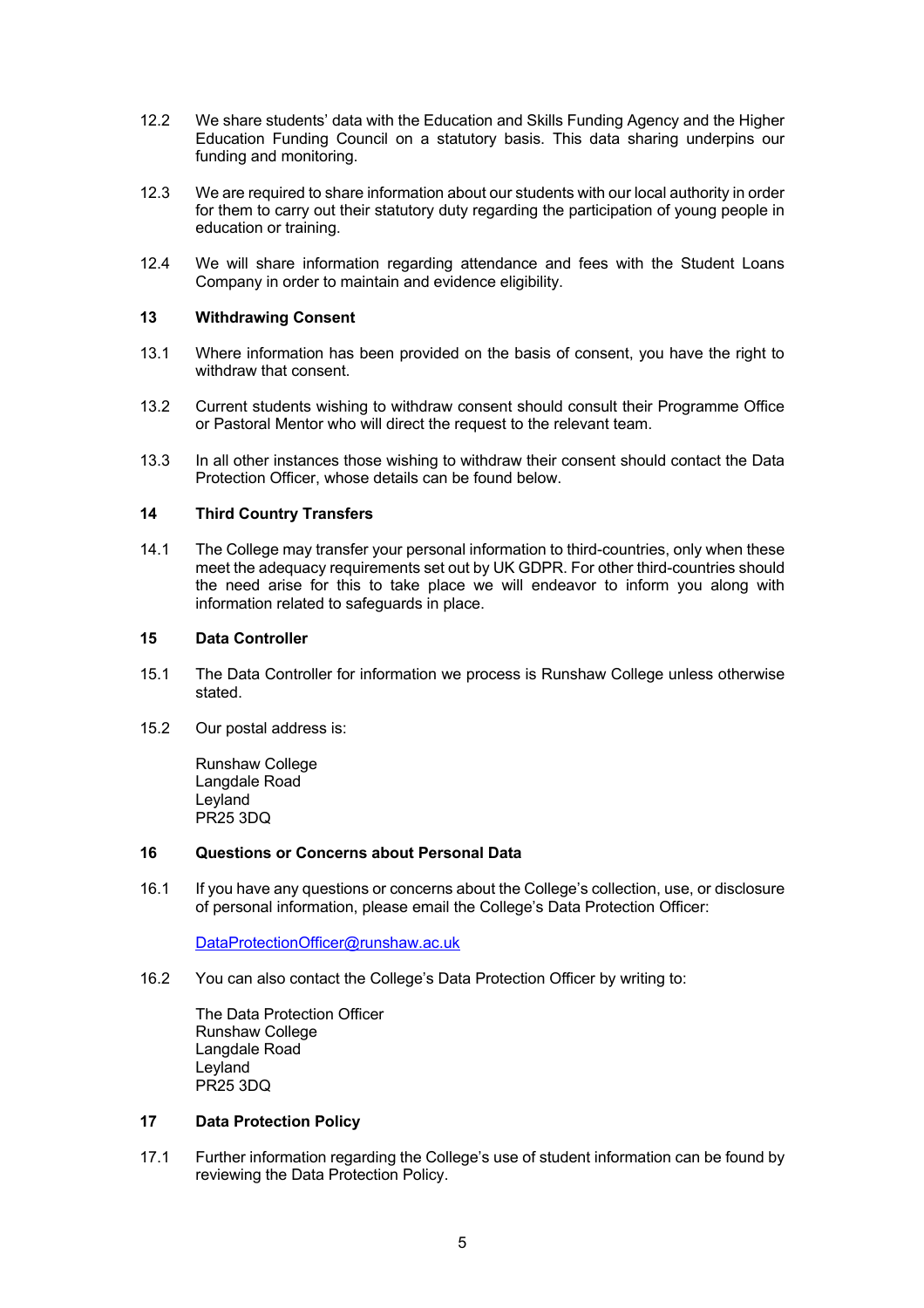# 17.2 The College's Data Protection Policy can be found at:

https://www.runshaw.ac.uk/college-policies/

#### **18 Your Rights**

- 18.1 Under the General Data Protection Regulation, students have under certain circumstances a number of rights.
- 18.2 Students may have the right to:
	- Access information held about them by the College.
	- Object to processing of personal data that is likely to cause, or is causing, damage or distress.
	- Prevent processing for the purposes of direct marketing.
	- Object to decisions being taken by automated means.
	- Have inaccurate data rectified, blocked, erased or destroyed.
	- Claim compensation to damages caused by a breach of the General Data Protection Regulation.
- 18.3 In order to exercise your rights regarding personal information, please contact the College's Data Protection Officer using the details found above.

#### **19 Complaints**

- 19.1 If you have a complaint about the way the College is collecting or using personal data, we request that you raise your concern with the College's Data Protection Officer in the first instance.
- 19.2 Alternatively, you may follow the guidance available in the Complaints Policy which can be found by visiting:

https://www.runshaw.ac.uk/college-policies/

19.3 Alternatively, you can contact the Information Commissioner's Office at:

https://ico.org.uk/concerns/

## **20 Data Collection Requirements**

- 20.1 To find out more about the data collection requirements placed on us by the Education and Skills Funding Agency, please visit: https://www.gov.uk/government/publications/advice-individualised-learner-record-ilrreturns
- 20.2 The Education and Skills Funding Agency publish a privacy notice which can be found by visiting: https://www.gov.uk/government/publications/esfa-privacy-notice

## **21 Children**

21.1 The college does not knowingly solicit information from children under the age of 13 or send them requests for personal information.

#### **22 Changes to This Privacy Notice**

22.1 From time to time, the College may review the contents of this Privacy Notice. The latest version of this Privacy Notice should always be found by visiting: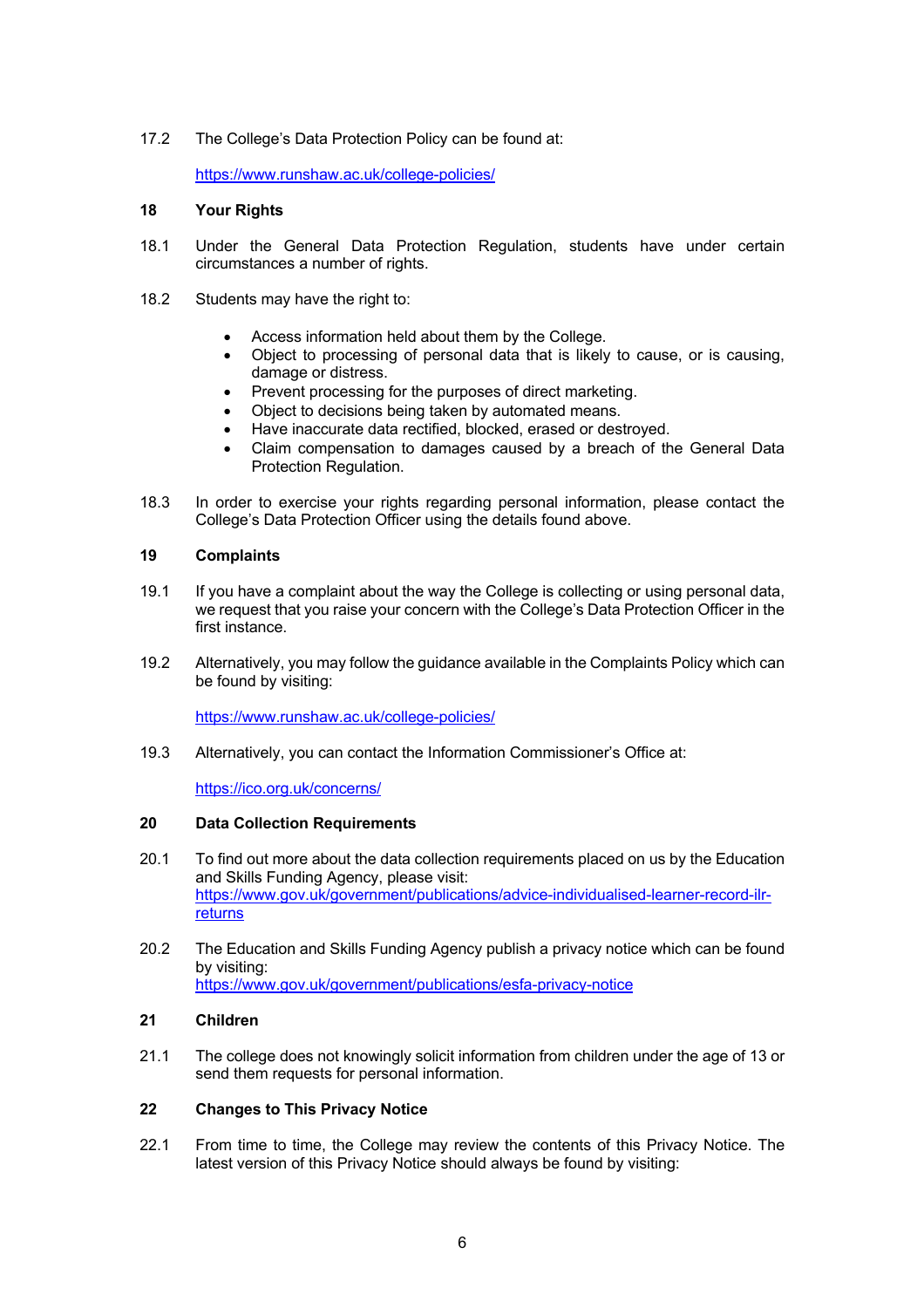https://www.runshaw.ac.uk/college-policies/

# **23 Related Policies**

Data Protection Policy Information Security Policy Archive and Retention Policy Privacy Notice – Staff Privacy Notice – Parents/Guardians